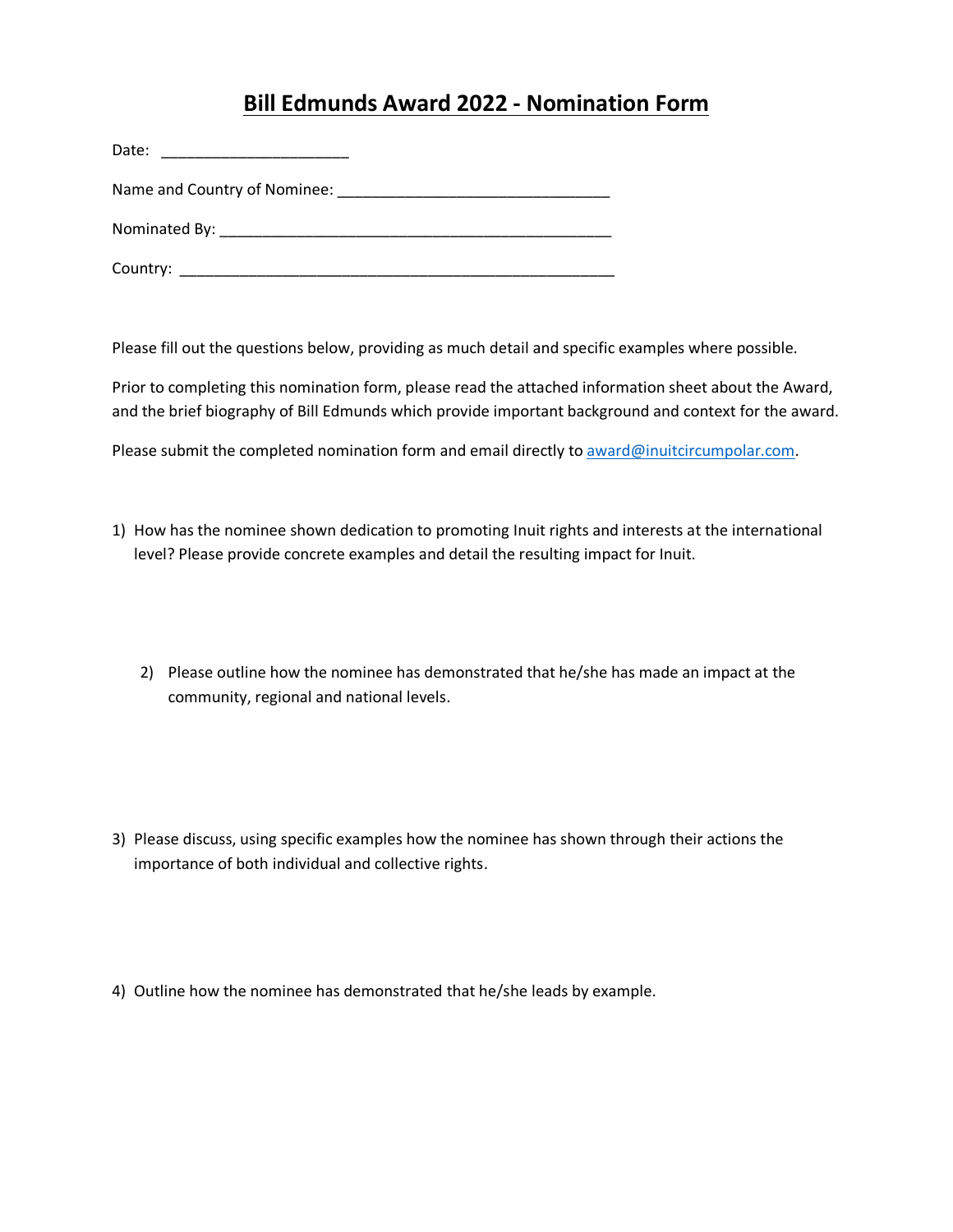## **Bill Edmunds Award Information Sheet**

*The Bill Edmunds Award* was established by the Inuit Circumpolar Council (ICC) in 1986 to honor Inuit who have made a selfless contribution to the promotion of Inuit rights and interests, with particular focus on international endeavors.

The award is named after Bill Edmunds of Nunatsiavut, Canada, who was actively engaged in Inuit politics at the community, regional, national and international levels. In 1977 he was a member of the Canadian delegation to the first Inuit Circumpolar Conference meeting in Utqiagvik (Barrow) Alaska. A more detailed biography of Bill Edmunds is attached.

The award, which honors Bill Edmund's memory and his achievements, is presented once every four years at the Inuit Circumpolar Council General Assembly. Past recipients are:

| 1986 Eben Hopson, Alaska        | 2002 Aqqaluk Lynge, Greenland               |
|---------------------------------|---------------------------------------------|
| 1989 Dalee Sambo, Alaska        | 2006 Jose Kusugak, Canada                   |
| 1992 Rosemarie Kuptana, Canada  | 2010 Mary May Simon, Canada                 |
| 1995 Robert Petersen, Greenland | 2014 Carl Christian Olsen (Puju), Greenland |
| 1995 Andy Carpenter, Canada     | 2018 Tatiana Archirgina, Chukotka           |
| 1998 Ludmilla Ainana, Chukotka  |                                             |

**The 2022 Bill Edmunds Award** will be announced at the 2022 virtual ICC General Assembly and presented at the in-person ICC General Assembly in Ilulissat, Greenland in July 2023.

#### **Selection Process**

ICC has established a selection panel comprised of previous award recipients to review nominations submitted by each country. The 2022 panelists are: Dalee Sambo Dorough (Alaska), Aqqaluk Lynge (Greenland), Rosemarie Kuptana (Canada), Tatiana Archirigina (Chukotka).

#### **Criteria**

Nominees must be Inuk. Nominations are not restricted to individuals residing in the country of the nominator. Specific categories for evaluating nominations are detailed in the nomination form.

#### **Nomination Process**

Each country shall solicit nominations from their respective members and submit the nomination forms to the Bill Edmunds Panel members by June 10, 2022. Nominations from all countries will be provided to the selection committee. The selection panel will inform the ICC Chair of the successful candidate by June 24, 2022.